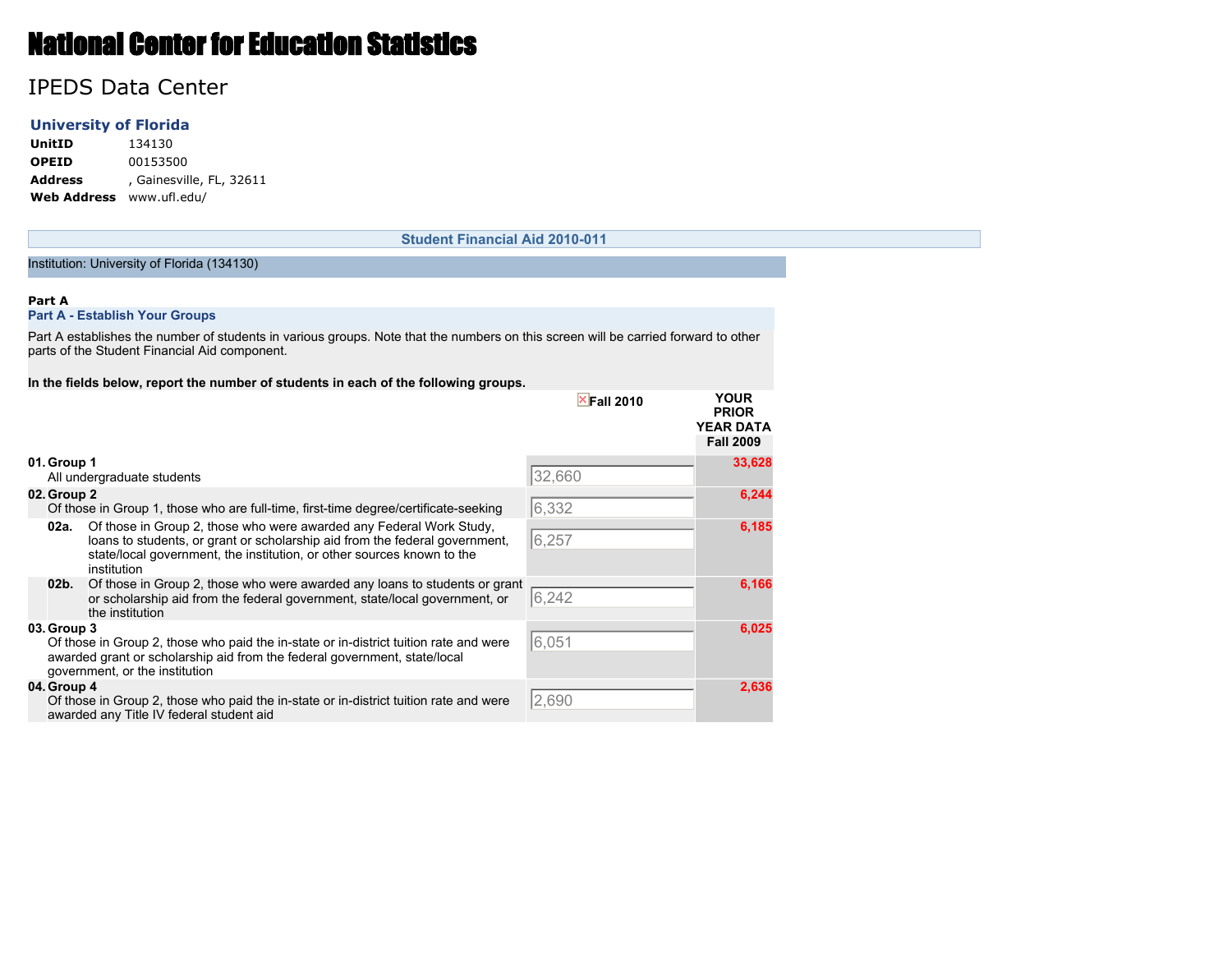#### **Part B**

#### **Part B - Enter Information About Group 1**

Part B includes information about Group 1. Group 1 students are all undergraduate students enrolled in Fall 2010. For this part, report:

| <b>For These Students</b>                                                                       | The Following Type(s) of Aid                                                                                                                                                                                                                                                                                     |                                                                 | <b>Awarded in This Period</b>                      |                                                               |
|-------------------------------------------------------------------------------------------------|------------------------------------------------------------------------------------------------------------------------------------------------------------------------------------------------------------------------------------------------------------------------------------------------------------------|-----------------------------------------------------------------|----------------------------------------------------|---------------------------------------------------------------|
| All undergraduate<br>$\bullet$<br>students enrolled in<br>Fall 2010                             | Grant or scholarship aid from the<br>٠<br>federal government<br>Grant or scholarship aid from<br>٠<br>state/local government<br>Grant or scholarship from the<br>٠<br>institution<br>Grant or scholarship aid from other<br>sources known to the institution<br>Loans to students from the federal<br>government |                                                                 | Any time during academic year<br>٠<br>2010-11      |                                                               |
| type of aid.                                                                                    | In the fields below, report the number of Group 1 students and the total amount of aid awarded to these students for each                                                                                                                                                                                        |                                                                 |                                                    |                                                               |
| <b>Information from Part A:</b>                                                                 |                                                                                                                                                                                                                                                                                                                  |                                                                 | <b>Fall 2010</b>                                   |                                                               |
| Group 1<br>All undergraduate students<br>(This number is carried forward from Part A, Line 01.) |                                                                                                                                                                                                                                                                                                                  |                                                                 |                                                    | 32,660                                                        |
| <b>Aid Type</b>                                                                                 |                                                                                                                                                                                                                                                                                                                  | 2010-11                                                         |                                                    |                                                               |
|                                                                                                 | <b>Number of Group 1 students</b><br>who were awarded aid                                                                                                                                                                                                                                                        | Percentage of<br>Group 1<br>students who<br>were awarded<br>aid | Total amount of aid awarded<br>to Group 1 students | Average<br>amount of aid<br>awarded to<br>Group 1<br>students |

| 01. Grant or scholarship aid<br>from the federal<br>government, state/local<br>government, the institution,<br>and other sources known to<br>the institution | 29,647 | 91 | 196, 144, 492 | 6,616 |
|--------------------------------------------------------------------------------------------------------------------------------------------------------------|--------|----|---------------|-------|
| 02. Pell grants                                                                                                                                              | 9,857  | 30 | 46,733,613    | 4.741 |
| 03. Federal student loans                                                                                                                                    | 9,729  | 30 | 59,470,923    | 6,113 |

 $\overline{X}$  You may use the space below to provide context for data you've reported above. These context notes may be posted on

**the College Navigator website and should be written to be understood by students and parents.**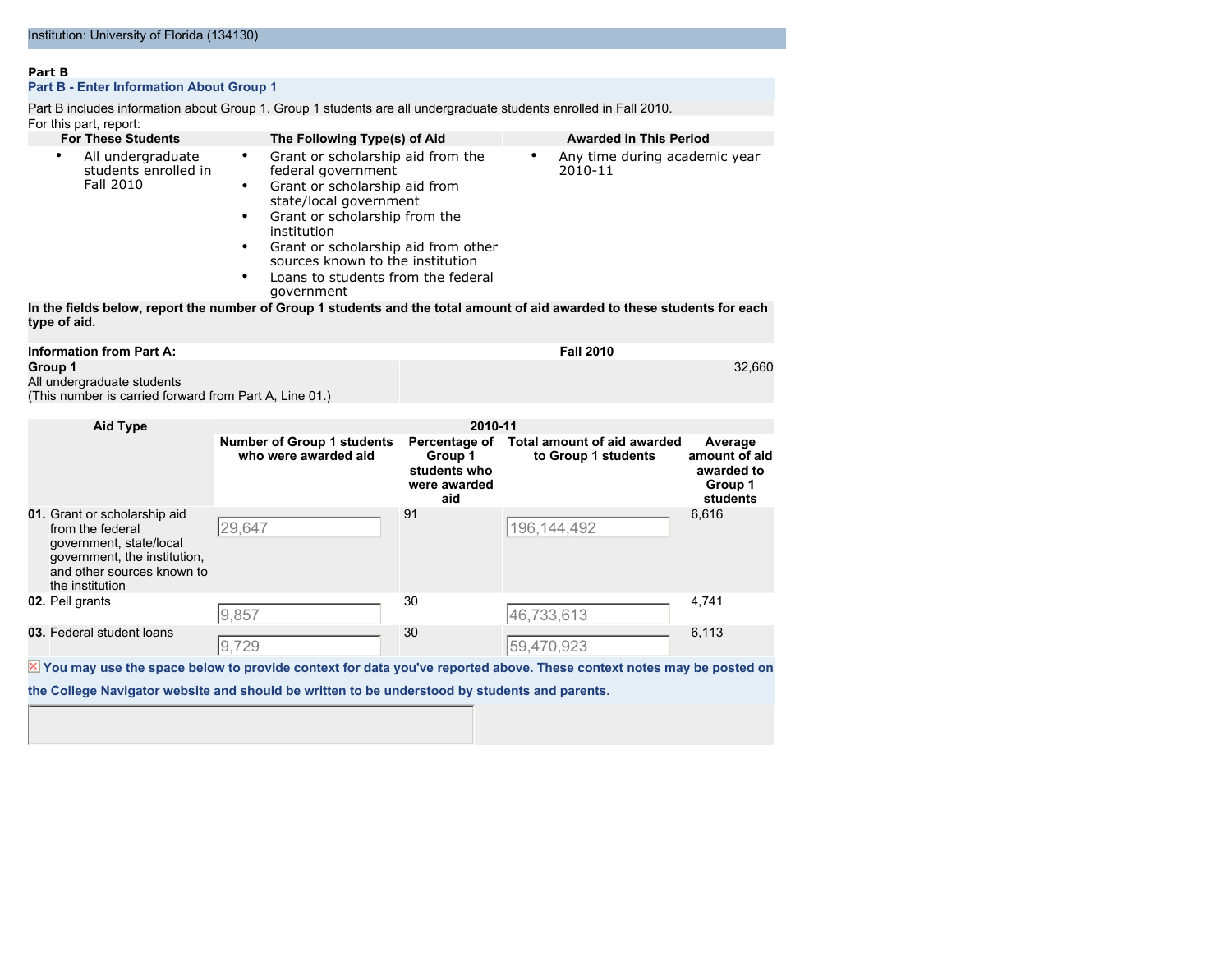## **Part C, Page 1**

## **Part C, Page 1 - Enter Information about Group 2**

Part C includes information about Group 2. Group 2 students are all full-time, first-time degree/certificate-seeking undergraduate students enrolled in Fall 2010.

**In the fields below, report the number of Group 2 students paying in-district, in-state, and out-of-state tuition rates. If your institution does not offer different rates, report all students as paying in-state tuition rates.**

| <b>Information from Part A:</b>                                                                                                        |                                   | <b>Fall 2010</b>                  |                                          |
|----------------------------------------------------------------------------------------------------------------------------------------|-----------------------------------|-----------------------------------|------------------------------------------|
| Group 2<br>Full-time, first-time degree/certificate-seeking<br>undergraduates<br>(This number is carried forward from Part A, Line 02) |                                   |                                   | 6,332                                    |
| Group 2 students:                                                                                                                      |                                   |                                   | <b>YOUR PRIOR YEAR</b><br><b>DATA</b>    |
|                                                                                                                                        | <b>Fall 2010</b>                  |                                   | <b>Fall 2009</b>                         |
|                                                                                                                                        | <b>Number of Group 2 students</b> | Percentage of<br>Group 2 students | Percentage of<br><b>Group 2 students</b> |
| 01. 01a. paying in-district tuition rates                                                                                              |                                   | 0                                 |                                          |
| <b>01b.</b> paying in-state tuition rates                                                                                              | 6.109                             | 96                                | 97                                       |
| 01c. paying out-of-state tuition rates                                                                                                 | 223                               | 4                                 |                                          |
| 01d. Unknown (calculated value)<br>This value is calculated using the following<br>formula: [A02-(C01a+C01b+C01c)]                     |                                   | $\Omega$                          |                                          |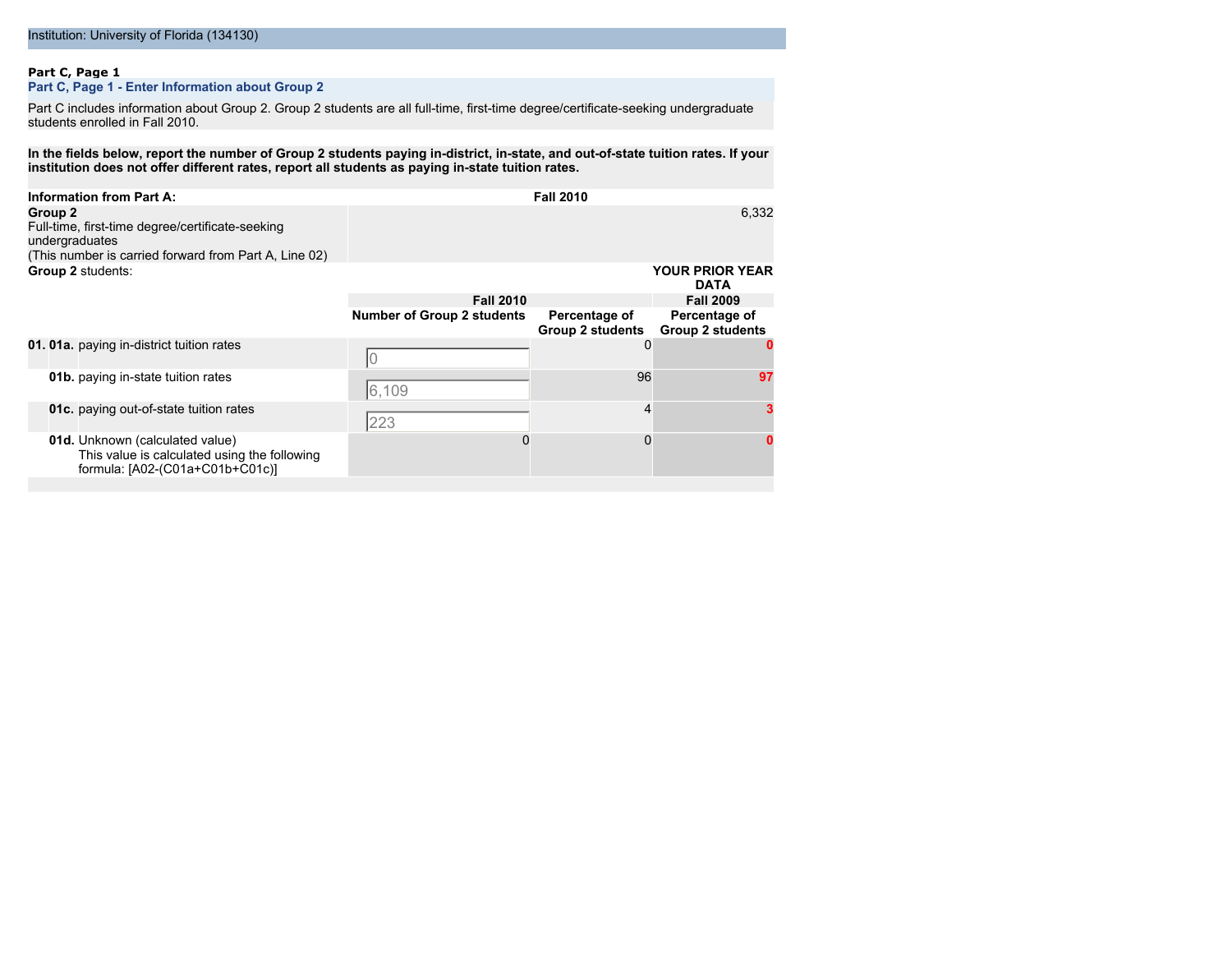#### **Part C, Page 2**

#### **Part C, Page 2 - Enter Information about Group 2**

Part C includes financial aid information about Group 2. Group 2 students are all full-time, first-time degree/certificate-seeking undergraduate students enrolled in Fall 2010.

For this part, report:

| <b>For These Students</b><br>The Following Type(s) of Aid                                                                                                                                                                                                                                                                                                                                                                                                                                                                                                                                                                                          | <b>Awarded in This Period</b>                                                                                                             |
|----------------------------------------------------------------------------------------------------------------------------------------------------------------------------------------------------------------------------------------------------------------------------------------------------------------------------------------------------------------------------------------------------------------------------------------------------------------------------------------------------------------------------------------------------------------------------------------------------------------------------------------------------|-------------------------------------------------------------------------------------------------------------------------------------------|
| Grant or scholarship aid<br>Full-time, first-time, degree/certificate-<br>$\bullet$<br>seeking undergraduate students enrolled in<br>from the federal<br>Fall 2010<br>$-11$<br>government<br>Grant or scholarship aid<br>٠<br>٠<br>from state/local<br>qovernment<br>Grant or scholarship<br>$\bullet$<br>from the institution<br>2011.<br>Loans to student from<br>the federal government<br>and from other sources,<br>including private or<br>other loans<br>Do not include grant or<br>$\bullet$<br>scholarship aid from<br>private or other sources<br>Do not include PLUS<br>٠<br>loans or loans made to<br>anyone other than the<br>student | Any time during<br>academic year 201<br>For program<br>reporters, this is<br>the aid year period<br>from July 1, 2010<br>through June 30, |
| In the fields below, report the number of Group 2 students and the total amount of aid awarded to these students for eacl<br>type of aid. Enter unduplicated student counts within a category (e.g., Pell grants). However, a student can appear in mor<br>than one aid category.                                                                                                                                                                                                                                                                                                                                                                  |                                                                                                                                           |
| <b>Information from Part A:</b><br><b>Fall 2010</b>                                                                                                                                                                                                                                                                                                                                                                                                                                                                                                                                                                                                |                                                                                                                                           |
| Group <sub>2</sub><br>Full-time, first-time degree/certificate-seeking undergraduates<br>(This number is carried forward from Part A, Line 02)                                                                                                                                                                                                                                                                                                                                                                                                                                                                                                     | 6,33                                                                                                                                      |
| Group 2a<br>Of those in Group 2, those who were awarded any Federal Work Study, loans to                                                                                                                                                                                                                                                                                                                                                                                                                                                                                                                                                           | 6,25                                                                                                                                      |

| Group 2<br>Full-time, first-time degree/certificate-seeking undergraduates<br>(This number is carried forward from Part A, Line 02)                                                                                                                                                                            |                                                              |                                                                    |                                                       | 6,332                                                     |
|----------------------------------------------------------------------------------------------------------------------------------------------------------------------------------------------------------------------------------------------------------------------------------------------------------------|--------------------------------------------------------------|--------------------------------------------------------------------|-------------------------------------------------------|-----------------------------------------------------------|
| Group 2a<br>Of those in Group 2, those who were awarded any Federal Work Study, loans to<br>students, or grant or scholarship aid from the federal government, state/local<br>government, the institution, or other sources known to the institution<br>(This number is carried forward from Part A, Line 02a) |                                                              | 6,257                                                              |                                                       |                                                           |
| Group 2b<br>Of those in Group 2, those who were awarded any loans to students or grant or<br>scholarship aid from the federal government, state/local government, or the<br>institution<br>(This number is carried forward from Part A, Line 02b)                                                              |                                                              |                                                                    |                                                       | 6,242                                                     |
| Group 3<br>Of those in Group 2, those who were awarded grant or scholarship aid from the<br>federal government, state/local government, or the institution                                                                                                                                                     |                                                              |                                                                    |                                                       | 6,051                                                     |
| <b>Aid Type</b>                                                                                                                                                                                                                                                                                                |                                                              |                                                                    |                                                       | <b>YOUR</b><br><b>PRIOR</b><br><b>YEAR</b><br><b>DATA</b> |
|                                                                                                                                                                                                                                                                                                                | <b>Fall 2010</b>                                             | <b>Fall 2009</b>                                                   |                                                       |                                                           |
|                                                                                                                                                                                                                                                                                                                | <b>Number of Group 2</b><br>students who were<br>awarded aid | Percentage<br>of Group 2<br>students<br>who were<br>awarded<br>aid | Total amount of aid<br>awarded to Group 2<br>students |                                                           |

- academic year 2010
- the aid year period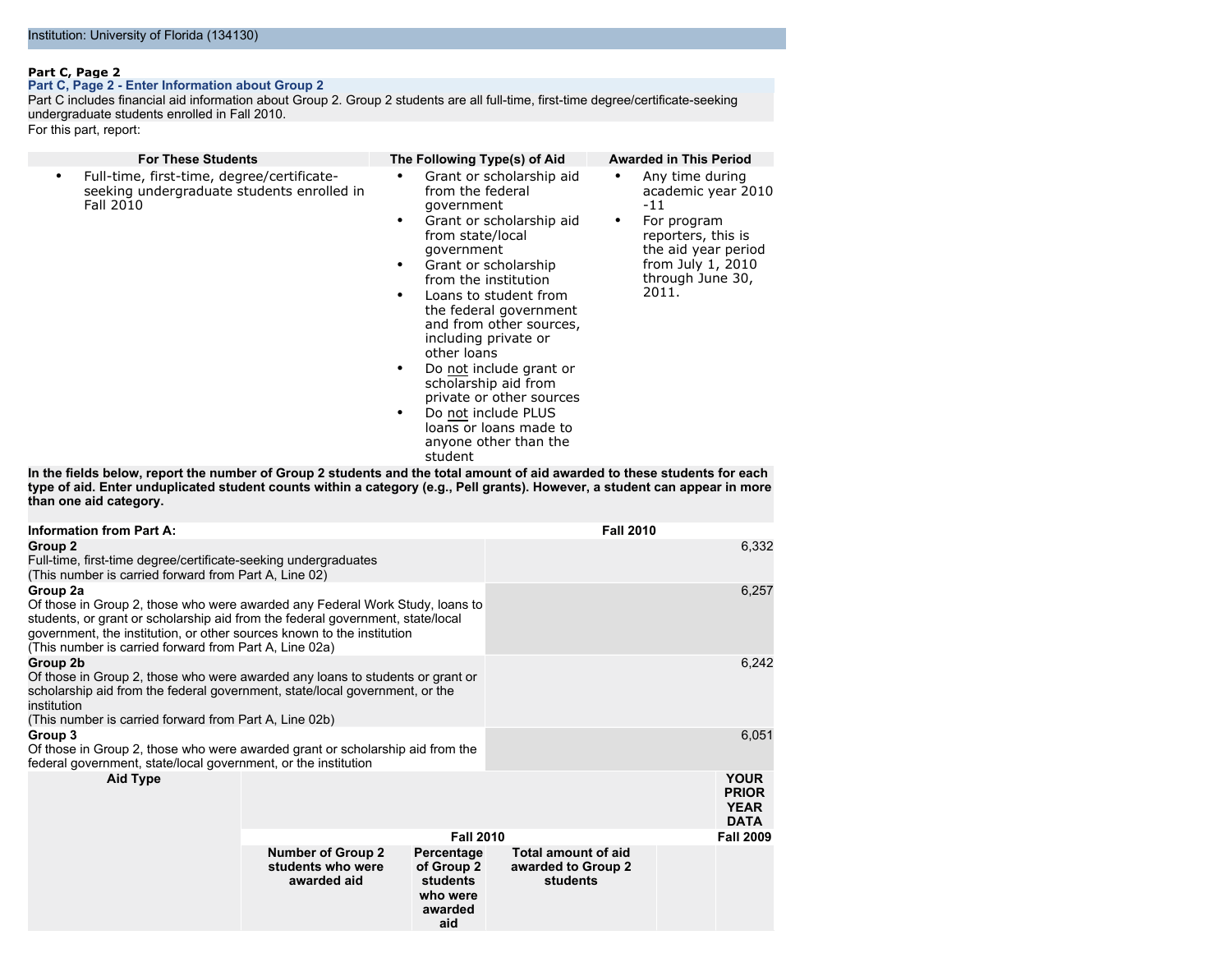|                       |                                                                                                          |                                                                                                                           |    |               | amount<br>of aid | Average Average<br>amount<br>of aid<br>awarded awarded<br>to Group to Group<br>students students |
|-----------------------|----------------------------------------------------------------------------------------------------------|---------------------------------------------------------------------------------------------------------------------------|----|---------------|------------------|--------------------------------------------------------------------------------------------------|
|                       | 01. Grants or scholarships from the<br>federal government, state/local<br>government, or the institution | 6,217                                                                                                                     |    | 98 40,393,985 | 6,497            | 5,827                                                                                            |
| 02. Federal grants    |                                                                                                          | 1,984                                                                                                                     |    | 31 11,826,734 | 5,961            | 5,705                                                                                            |
| 02a.                  | Pell grants                                                                                              | 1,838                                                                                                                     | 29 | 9,014,885     | 4,905            | 4,640                                                                                            |
| $02b$ .               | Other federal grants                                                                                     | 1,870                                                                                                                     | 30 | 2,811,849     | 1,504            | 1,404                                                                                            |
| or scholarships       | 03. State/local government grants<br>(grants/scholarships/waivers)                                       | 6,028                                                                                                                     | 95 | 21,079,310    | 3,497            | 3,455                                                                                            |
| scholarships          | 04. Institutional grants or<br>(scholarships/fellowships)                                                | 2,008                                                                                                                     | 32 | 7,487,941     | 3,729            | 3,358                                                                                            |
| 05. Loans to students |                                                                                                          | 1,552                                                                                                                     |    | 25 7,734,782  | 4,984            | 4,954                                                                                            |
| 05a.                  | <b>Federal loans</b>                                                                                     | 1,552                                                                                                                     | 25 | 7,362,376     | 4,744            | 4,762                                                                                            |
| 05b.                  | Other loans<br>(including private)<br>loans)                                                             | 47                                                                                                                        |    | 372,406       | 7,924            | 7,282                                                                                            |
|                       |                                                                                                          | $\boxtimes$ You may use the space below to provide context for the data you've reported above. These context notes may be |    |               |                  |                                                                                                  |

**posted on the College Navigator website and should be written to be understood by students and parents. For example,**

**institutions may report here other sources of private aid not included in the categories above.**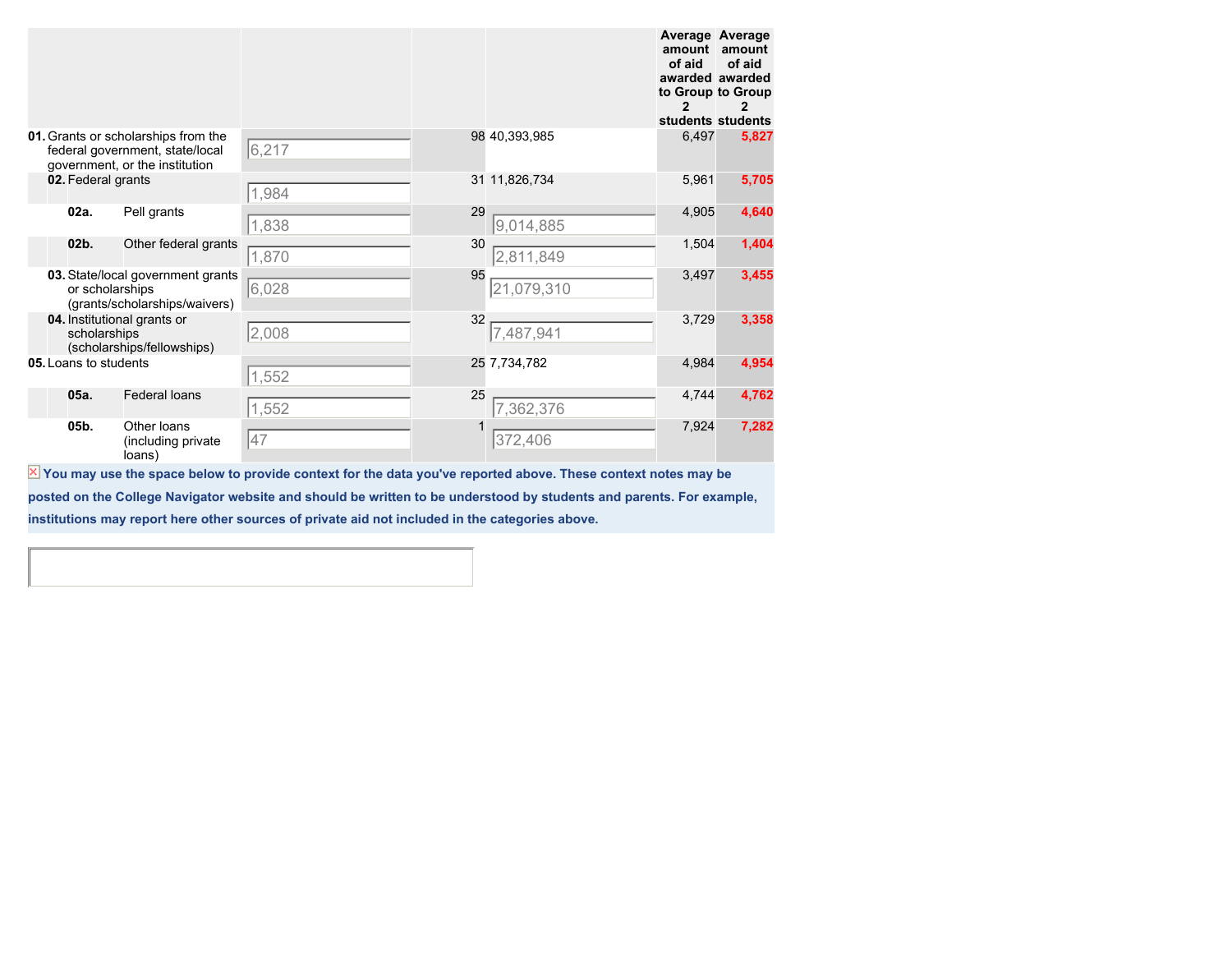#### **Part D**

## **Part D - Enter Information about Group 3**

Part D includes financial aid information about Group 3. Group 3 students are all full-time, first-time degree/certificate-seeking undergraduate students enrolled in Fall 2010 who paid the in-state or in-district tuition rate and were awarded grant or scholarship aid from the following sources: the federal government, state/local government, or the institution. The information you report in this part will be used in Part F to calculate average institutional net price.

For this part report:

| <b>For These Students</b>                                                                                                                                                                                                                                                                                                                                                                                                                                                                                 | The Following Type(s) of Aid                                                                                                                                                                                                                                               | <b>Awarded in This Period</b>              |
|-----------------------------------------------------------------------------------------------------------------------------------------------------------------------------------------------------------------------------------------------------------------------------------------------------------------------------------------------------------------------------------------------------------------------------------------------------------------------------------------------------------|----------------------------------------------------------------------------------------------------------------------------------------------------------------------------------------------------------------------------------------------------------------------------|--------------------------------------------|
| •Full-time, first-time,<br>degree/certificate-seeking<br>undergraduate students<br>enrolled in Fall 2010 who<br>paid the in-state or in-<br>district tuition rate and<br>were awarded grant or<br>scholarship aid from the<br>following sources: the<br>federal government,<br>state/local government,<br>or the institution<br>•Do not include students<br>who were awarded only<br>grant or scholarship aid<br>from private or other<br>sources, or students who<br>were awarded only non-<br>grant aid | Grant or scholarship aid from the<br>$\bullet$<br>federal government<br>Grant or scholarship aid from state/local<br>٠<br>qovernment<br>Grant or scholarship from the institution<br>$\bullet$<br>Do not include grant or scholarship aid<br>from private or other sources | Any time during academic year 2010-11<br>٠ |
|                                                                                                                                                                                                                                                                                                                                                                                                                                                                                                           | In the fields helow, report the number of Group 3 students with each type of living arrangement and the total amount of grapt or                                                                                                                                           |                                            |

**In the fields below, report the number of Group 3 students with each type of living arrangement and the total amount of grant or scholarship aid from the federal government, state/local government, or the institution awarded to these students.**

| <b>Information from Part A:</b> |                                                                                                |                                                                                                                                                                                                                                       | 2010-2011     | <b>YOUR PRIOR</b><br><b>YEAR DATA</b><br>2009-2010 | <b>YOUR PRIOR</b><br><b>YEAR DATA</b><br>2008-2009 |  |
|---------------------------------|------------------------------------------------------------------------------------------------|---------------------------------------------------------------------------------------------------------------------------------------------------------------------------------------------------------------------------------------|---------------|----------------------------------------------------|----------------------------------------------------|--|
| Group 3                         | Full-time, first-time degree/certificate-seeking<br>state/local government, or the institution | undergraduate students who paid the in-state or in-district<br>tuition rate and were awarded grant or scholarship aid<br>from the following sources: the federal government,<br>(This number is carried forward from Part A, Line 03) | 6,051         | 6,025                                              | 6,052                                              |  |
| 01.                             | Report the number of Group 3 students<br>with the following living arrangements:               |                                                                                                                                                                                                                                       | 2010-11       | <b>YOUR PRIOR</b><br><b>YEAR DATA</b><br>2009-10   | <b>YOUR PRIOR</b><br><b>YEAR DATA</b><br>2008-09   |  |
|                                 | 01a.                                                                                           | On-campus                                                                                                                                                                                                                             | 4,213         | 4,076                                              | 3,718                                              |  |
|                                 | 01b.                                                                                           | Off-campus (with family)                                                                                                                                                                                                              | $\bigcirc$ 50 | 72                                                 | 41                                                 |  |
|                                 | 01c.                                                                                           | Off-campus (not with<br>family)                                                                                                                                                                                                       | 394           | 471                                                | 533                                                |  |
|                                 | 01d.                                                                                           | Unknown (calculated)<br>This value is calculated<br>using the following<br>formula: [A03-<br>(D01a+D01b+D01c)]                                                                                                                        | 1,394         | 1,406                                              | 1,760                                              |  |
| 02.                             |                                                                                                |                                                                                                                                                                                                                                       | 37,529,189    | 34,089,099                                         | 31,908,943                                         |  |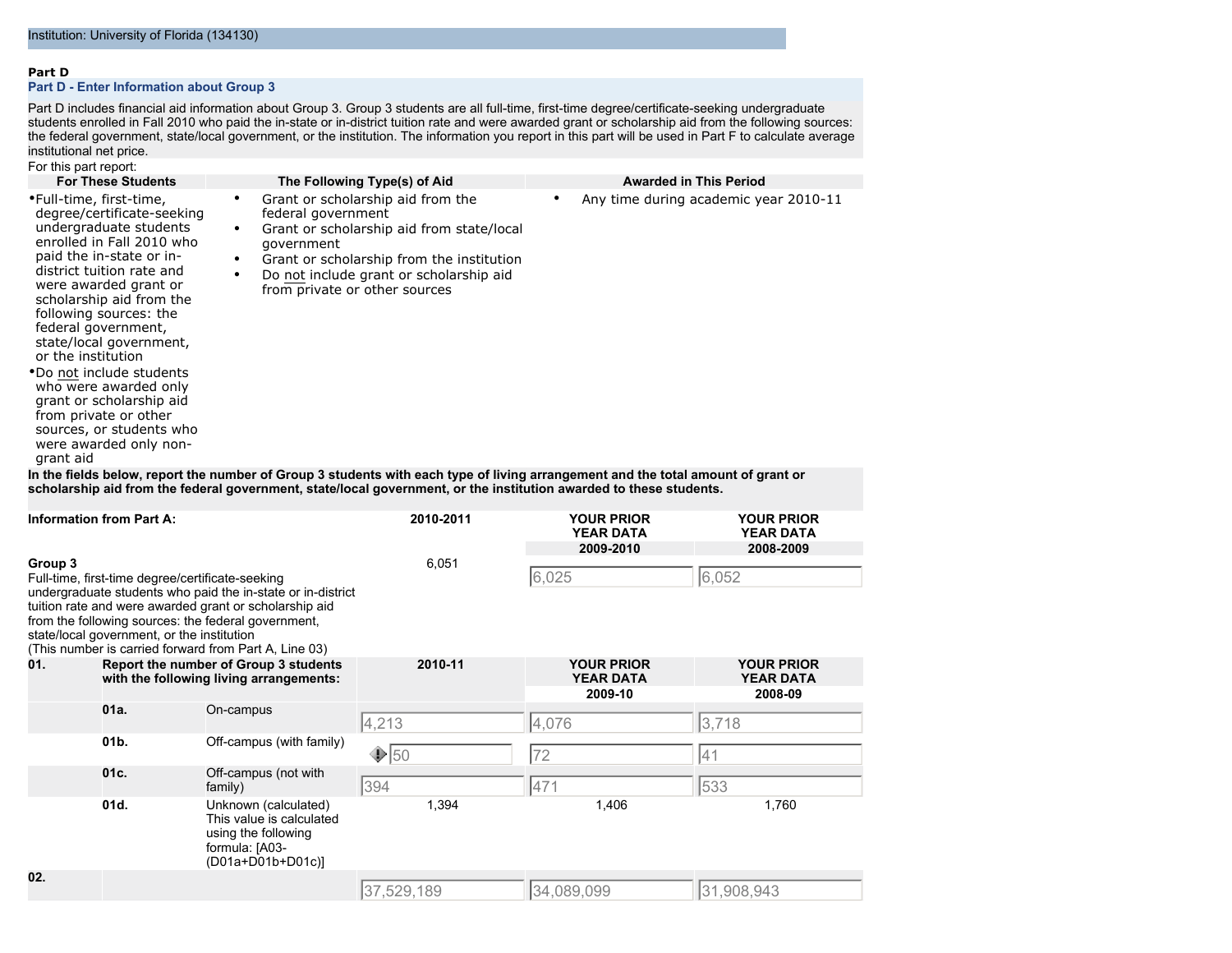|     | Report the total amount of grant or<br>scholarship aid from the federal<br>government, state/local government, or<br>the institution awarded to Group 3<br>students                                                                     |       |       |       |
|-----|-----------------------------------------------------------------------------------------------------------------------------------------------------------------------------------------------------------------------------------------|-------|-------|-------|
| 03. | Average grant or scholarship aid from the<br>federal government, state/local government,<br>or the institution awarded to Group 3<br>students (calculated value).<br>This value is calculated using the following<br>formula: [D02/A03] | 6.202 | 5.658 | 5.272 |
|     | You may use the space below to provide context for the data you've reported above.                                                                                                                                                      |       |       |       |
|     |                                                                                                                                                                                                                                         |       |       |       |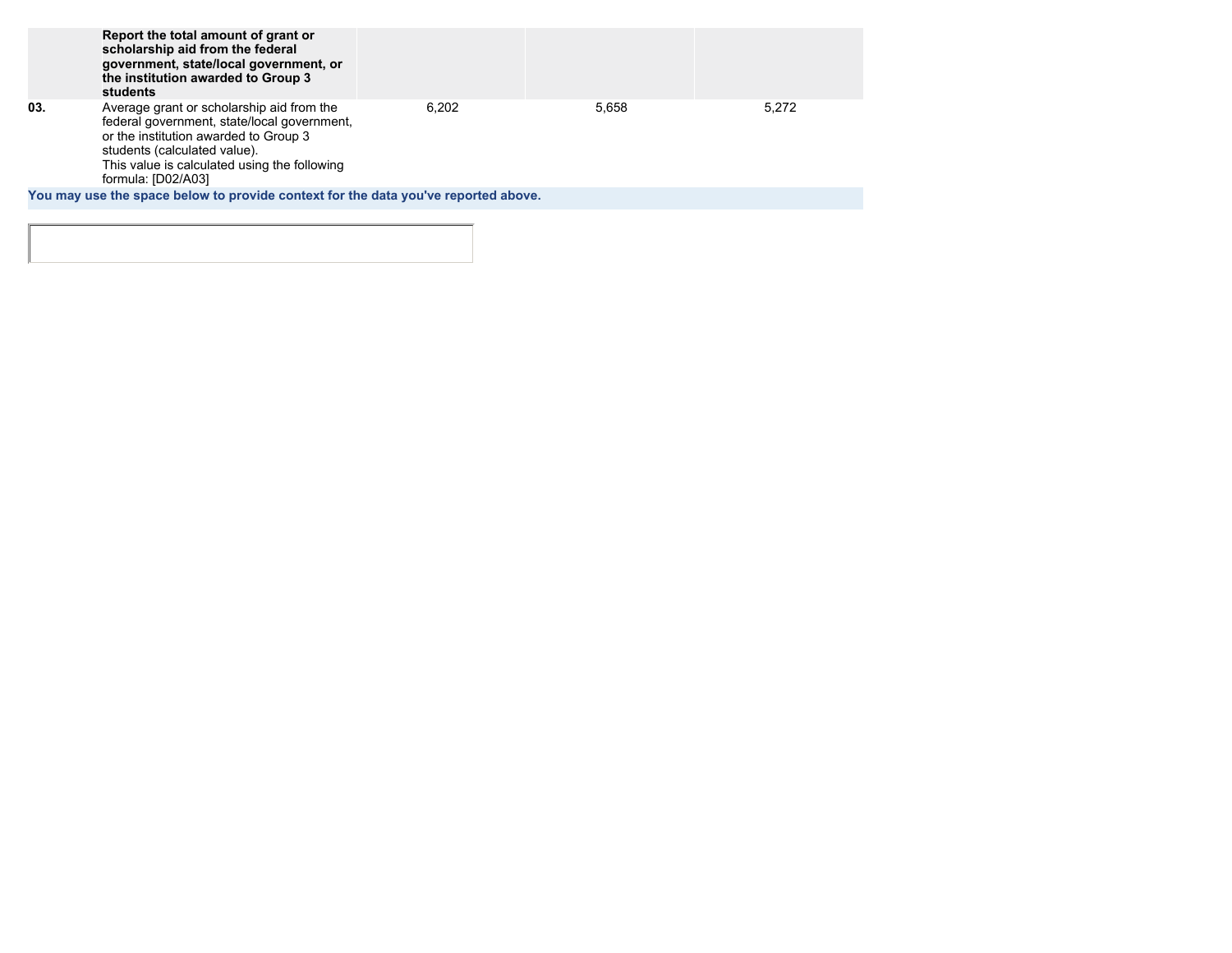#### **Part E**

#### **Part E – Enter Information about Group 4**

Part E includes financial aid information about Group 4. Group 4 students are all full-time, first-time degree/certificate-seeking undergraduate students enrolled in Fall 2010 who paid the in-state or in-district tuition rate and were awarded any Title IV federal student aid, including federal grants or federal student loans. The information you report in this part will be used in Part G to calculate average institutional net price by income level.

For this part, report:<br>**For These Students Following Type(s) of Aid Awarded in This Period Awarded in This Period** •Full-time, first-time, degree/certificate-seeking undergraduate students enrolled in Fall 2010 who paid the in-state or indistrict tuition rate and were awarded any Title • Grant or scholarship aid from the federal government • Grant or scholarship aid from state/local government • Grant or scholarship from the institution<br>• Do not include grant or scholarship aid fr • Do not include grant or scholarship aid from private or other sources • Do not include loans amounts • Any time during academic year 2010-11

IV federal student aid

• Do not include Federal Work Study amounts

**In the fields below, report the number of Group 4 students with each type of living arrangement and the total amount of grant or scholarship aid from the federal government, state/local government, or the institution awarded to these students by income level.**

|                        | <b>Information from Part A:</b>                                                  |                                                       |                                                                                                                                                                    | 2010-11                                              | 2009-10                                                                                                                                                                                                                                                                                         | 2008-09                                                                                         |  |
|------------------------|----------------------------------------------------------------------------------|-------------------------------------------------------|--------------------------------------------------------------------------------------------------------------------------------------------------------------------|------------------------------------------------------|-------------------------------------------------------------------------------------------------------------------------------------------------------------------------------------------------------------------------------------------------------------------------------------------------|-------------------------------------------------------------------------------------------------|--|
| Group 4<br>student aid |                                                                                  | (This number is carried forward from Part A, Line 04) | Full-time, first-time degree/certificate-seeking undergraduate students who<br>paid the in-state or in-district tuition rate and were awarded any Title IV federal | 2,690                                                | 2,636                                                                                                                                                                                                                                                                                           | 2,241                                                                                           |  |
| 01.                    | Report the number of Group 4 students with the following<br>living arrangements: |                                                       |                                                                                                                                                                    | 2010-11                                              | <b>YOUR PRIOR</b><br><b>YEAR DATA</b><br>2009-10                                                                                                                                                                                                                                                | <b>YOUR PRIOR</b><br><b>YEAR DATA</b><br>2008-09                                                |  |
|                        | 01a.                                                                             | On-campus                                             |                                                                                                                                                                    | 2,409                                                | 2,268                                                                                                                                                                                                                                                                                           | 1,900                                                                                           |  |
|                        | $01b$ .                                                                          | Off-campus (with family)                              |                                                                                                                                                                    | $\bigtriangledown$ 28                                | 56                                                                                                                                                                                                                                                                                              | 23                                                                                              |  |
|                        | 01c.                                                                             | Off-campus (not with family)                          |                                                                                                                                                                    | 253                                                  | 309                                                                                                                                                                                                                                                                                             | 316                                                                                             |  |
|                        | 01d.                                                                             | Unknown (calculated)<br>[A04-(E01a+E01b+E01c)]        | This value is calculated using the formula:                                                                                                                        | 0                                                    | 3                                                                                                                                                                                                                                                                                               | $\overline{2}$                                                                                  |  |
|                        |                                                                                  |                                                       |                                                                                                                                                                    | 2010-11                                              |                                                                                                                                                                                                                                                                                                 |                                                                                                 |  |
|                        |                                                                                  |                                                       | <b>Number of Group 4</b><br>students who were<br>awarded any Title IV aid                                                                                          | <b>Number of Group 4</b><br>students who were<br>aid | Total amount of grant or<br>scholarship aid awarded to or scholarship aid awarded<br>awarded any Title IV grant Group 4 students from the to Group 4 students from<br>following sources: the<br>federal government,<br>state/local government, or state/local government, or<br>the institution | Average amount of grant<br>the following sources: the<br>federal government,<br>the institution |  |
|                        |                                                                                  |                                                       | Col. 1                                                                                                                                                             | Col. 2                                               | Col. 3                                                                                                                                                                                                                                                                                          | Col. 4                                                                                          |  |
| 02.                    | $X$ Income level<br>02a.                                                         | \$0-30,000                                            | 377                                                                                                                                                                | 377                                                  | 5,280,227                                                                                                                                                                                                                                                                                       | 14,006                                                                                          |  |
|                        | $02b$ .                                                                          | \$30,001-48,000                                       | 295                                                                                                                                                                | 295                                                  | 4,055,227                                                                                                                                                                                                                                                                                       | 13,747                                                                                          |  |
|                        | 02c.                                                                             | \$48,001-75,000                                       | 496                                                                                                                                                                | 491                                                  | 6,609,575                                                                                                                                                                                                                                                                                       | 13,326                                                                                          |  |
|                        | 02d.                                                                             | \$75,001-110,000                                      | 526                                                                                                                                                                | 470                                                  | 4,907,283                                                                                                                                                                                                                                                                                       | 9,329                                                                                           |  |
|                        | 02e.                                                                             | \$110,001 and<br>more                                 | 996                                                                                                                                                                | 177                                                  | 4,502,543                                                                                                                                                                                                                                                                                       | 4,521                                                                                           |  |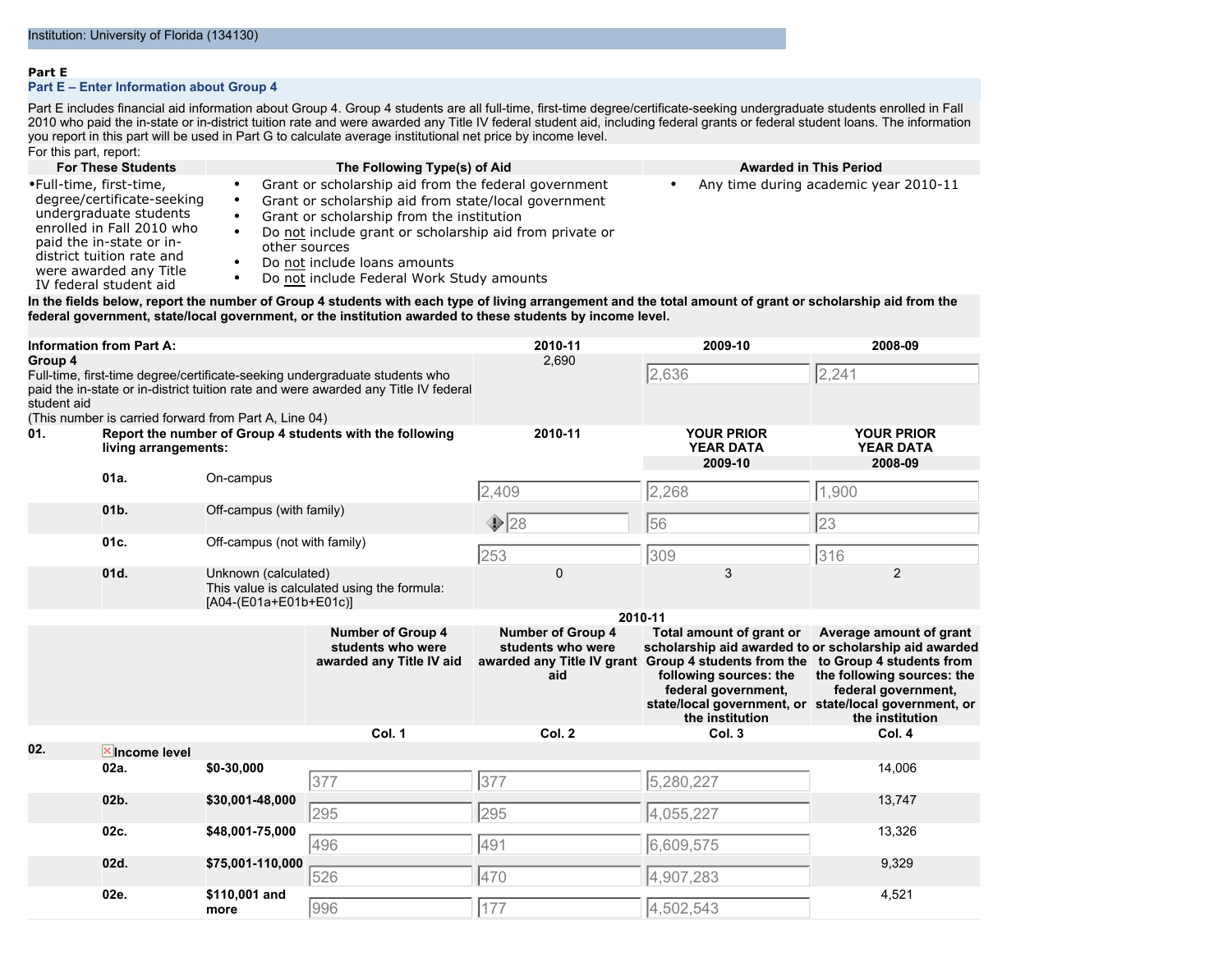|     | 02f.                               | <b>Total all income</b><br>levels | 2,690                                                                              | 1,810            | 25,354,855 | 9,426  |
|-----|------------------------------------|-----------------------------------|------------------------------------------------------------------------------------|------------------|------------|--------|
|     |                                    |                                   |                                                                                    |                  | 2009-10    |        |
|     |                                    |                                   | Col. 1                                                                             | Col. 2           | Col. 3     | Col. 4 |
| 03. | Income level<br>03a.               | \$0-30,000                        |                                                                                    |                  |            | 12,811 |
|     |                                    |                                   | 418                                                                                | 413              | 5,355,028  |        |
|     | 03b.                               | \$30,001-48,000                   | 291                                                                                | 289              | 3,693,862  | 12,694 |
|     | 03c.                               | \$48,001-75,000                   | 428                                                                                | 426              | 5,113,410  | 11,947 |
|     | 03d.                               | \$75,001-110,000                  |                                                                                    |                  |            | 8,277  |
|     |                                    |                                   | 460                                                                                | 418              | 3,807,395  |        |
|     | 03e.                               | \$110,001 and                     |                                                                                    |                  |            | 3,983  |
|     |                                    | more                              | 1,039                                                                              | 181              | 4,138,355  |        |
|     | 03f.                               | <b>Total all income</b><br>levels | 2,636                                                                              | $\bigcirc$ 1,727 | 22,108,050 | 8,387  |
|     |                                    |                                   |                                                                                    |                  | 2008-09    |        |
|     |                                    |                                   | Col. 1                                                                             | Col. 2           | Col. 3     | Col. 4 |
| 04. | Income level<br>04a.<br>\$0-30,000 |                                   |                                                                                    |                  |            |        |
|     |                                    |                                   | 240                                                                                | 233              | 2,929,737  | 12,207 |
|     | 04b.                               | \$30,001-48,000                   |                                                                                    |                  |            | 12,047 |
|     |                                    |                                   | 199                                                                                | 199              | 2,397,448  |        |
|     | 04c.                               | \$48,001-75,000                   |                                                                                    |                  |            | 11,818 |
|     |                                    |                                   | 415                                                                                | 414              | 4,904,637  |        |
|     | 04d.                               | \$75,001-110,000                  | 465                                                                                | 385              | 3,765,297  | 8,097  |
|     | 04e.                               | \$110,001 and                     |                                                                                    |                  |            | 4,007  |
|     |                                    | more                              | 922                                                                                | 119              | 3,694,758  |        |
|     | 04f.                               | <b>Total all income</b>           | 2,241                                                                              | 1,350            | 17,691,877 | 7,895  |
|     |                                    | levels                            |                                                                                    |                  |            |        |
|     |                                    |                                   | You may use the space below to provide context for the data you've reported above. |                  |            |        |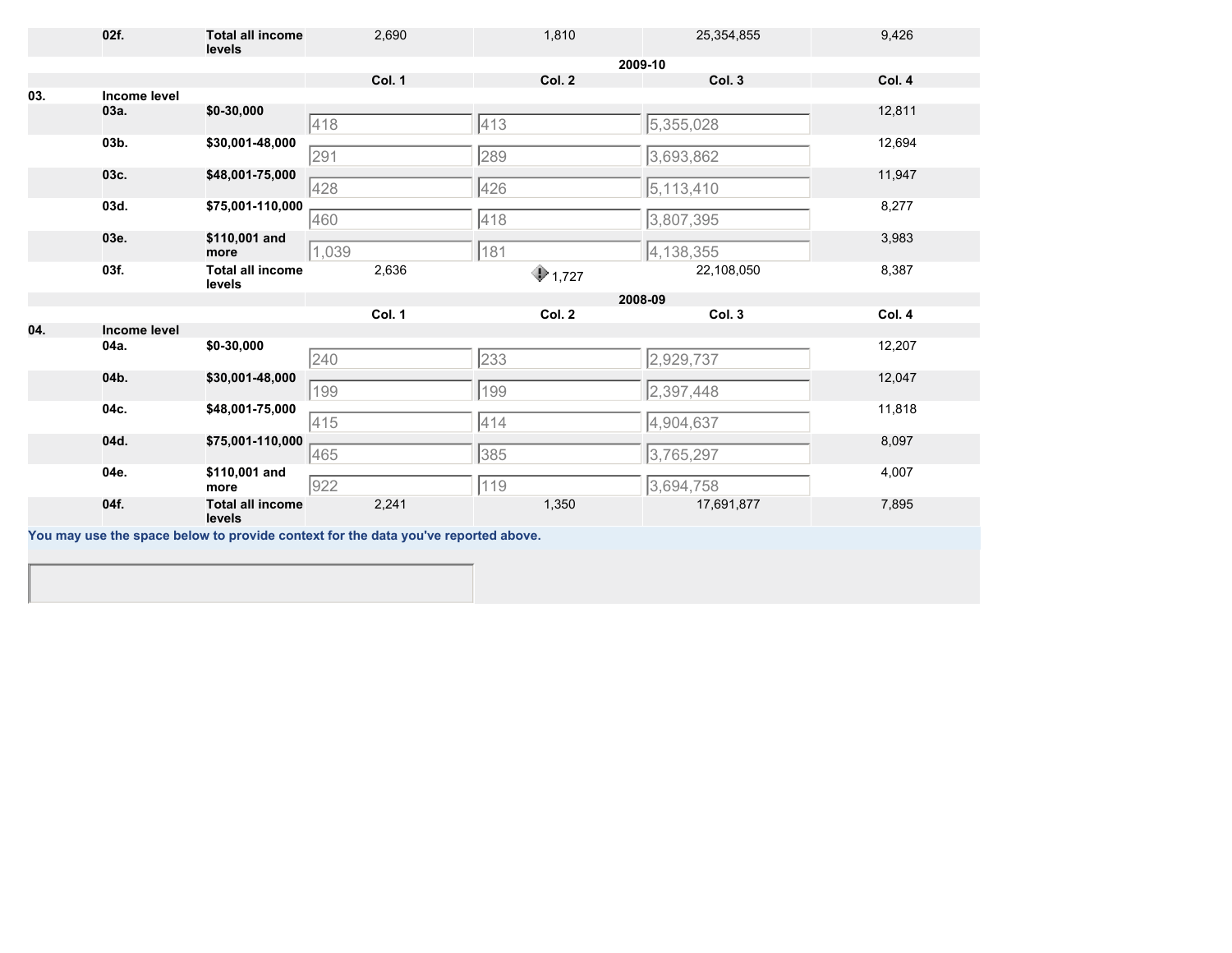#### **Part F**

## **Part F – Net Price Calculation for Group 3**

The following net price calculation is based on information that your institution reported in the Institutional Characteristics component and the Student Financial Aid component. For more information about the data your institution reported in the Institutional Characteristics component, please contact your institution's IPEDS Keyholder.

|     |                                                                                                                                                                              |                                 | 2010-11 | <b>YOUR PRIOR</b><br><b>YEAR DATA</b><br>2009-10 | <b>YOUR PRIOR</b><br><b>YEAR DATA</b><br>2008-09 |  |
|-----|------------------------------------------------------------------------------------------------------------------------------------------------------------------------------|---------------------------------|---------|--------------------------------------------------|--------------------------------------------------|--|
|     | <b>Components of cost of attendance</b>                                                                                                                                      |                                 |         |                                                  |                                                  |  |
| 01. | Published tuition and required fees (lower of in-district or in-<br>state)                                                                                                   |                                 | 5.044   | 4.373                                            | 3.778                                            |  |
| 02. | Books and supplies                                                                                                                                                           |                                 | 1,000   | 990                                              | 960                                              |  |
| 03. | Room and board and other expenses by living<br>arrangement                                                                                                                   |                                 |         |                                                  |                                                  |  |
|     | 03a.                                                                                                                                                                         | On campus                       | 11,830  | 10,820                                           | 10,510                                           |  |
|     | 03 <sub>b</sub>                                                                                                                                                              | Off-campus (with family)        | 3,190   | 3,320                                            | 3,360                                            |  |
|     | 03c.                                                                                                                                                                         | Off-campus (not with<br>family) | 11,830  | 11,490                                           | 12,070                                           |  |
| 04. | Number of Group 3 students by living arrangement                                                                                                                             |                                 |         |                                                  |                                                  |  |
|     | 04a.                                                                                                                                                                         | On campus                       | 4.213   | 4,076                                            | 3,718                                            |  |
|     | 04b.                                                                                                                                                                         | Off-campus (with family)        | 50      | 72                                               | 41                                               |  |
|     | 04c.                                                                                                                                                                         | Off-campus (not with<br>family) | 394     | 471                                              | 533                                              |  |
|     | 04d.                                                                                                                                                                         | Unknown                         | 1.394   | 1,406                                            | 1,760                                            |  |
| 05. | Weighted average for room and board and other<br>expenses by living arrangement (excluding unknown<br>values)<br>See instructions for the formula for this calculation       |                                 | 11,737  | 10,771                                           | 10,635                                           |  |
| 06. | <b>Total cost of attendance</b><br>This value is calculated using the following formula:<br>[F01+F02+F05]                                                                    |                                 | 17,781  | 16,134                                           | 15,373                                           |  |
| 07. | Average amount of grant or scholarship aid awarded to<br>Group 3 students from the following sources: the federal<br>government, state/local government, and the institution |                                 | 6,202   | 5,658                                            | 5,272                                            |  |
| 08. | Average institutional net price for Group 3 students<br>This value is calculated using the following formula: [F06-F07]                                                      |                                 | 11,579  | 10,476                                           | 10,101                                           |  |

As required by the Higher Education Opportunity Act of 2008, these amounts will be posted on the U.S. Department of Education's College Navigator website and used in the U.S. Department of Education's College Affordability and Transparency Lists.

## **Do you wish to provide additional context notes?**

Yes No. 2014

 $\sqrt{2}$ 

 $\overline{X}$  You may use the space below to provide context for these data. These context notes may be posted on the College

**Navigator website and should be written to be understood by students and parents.**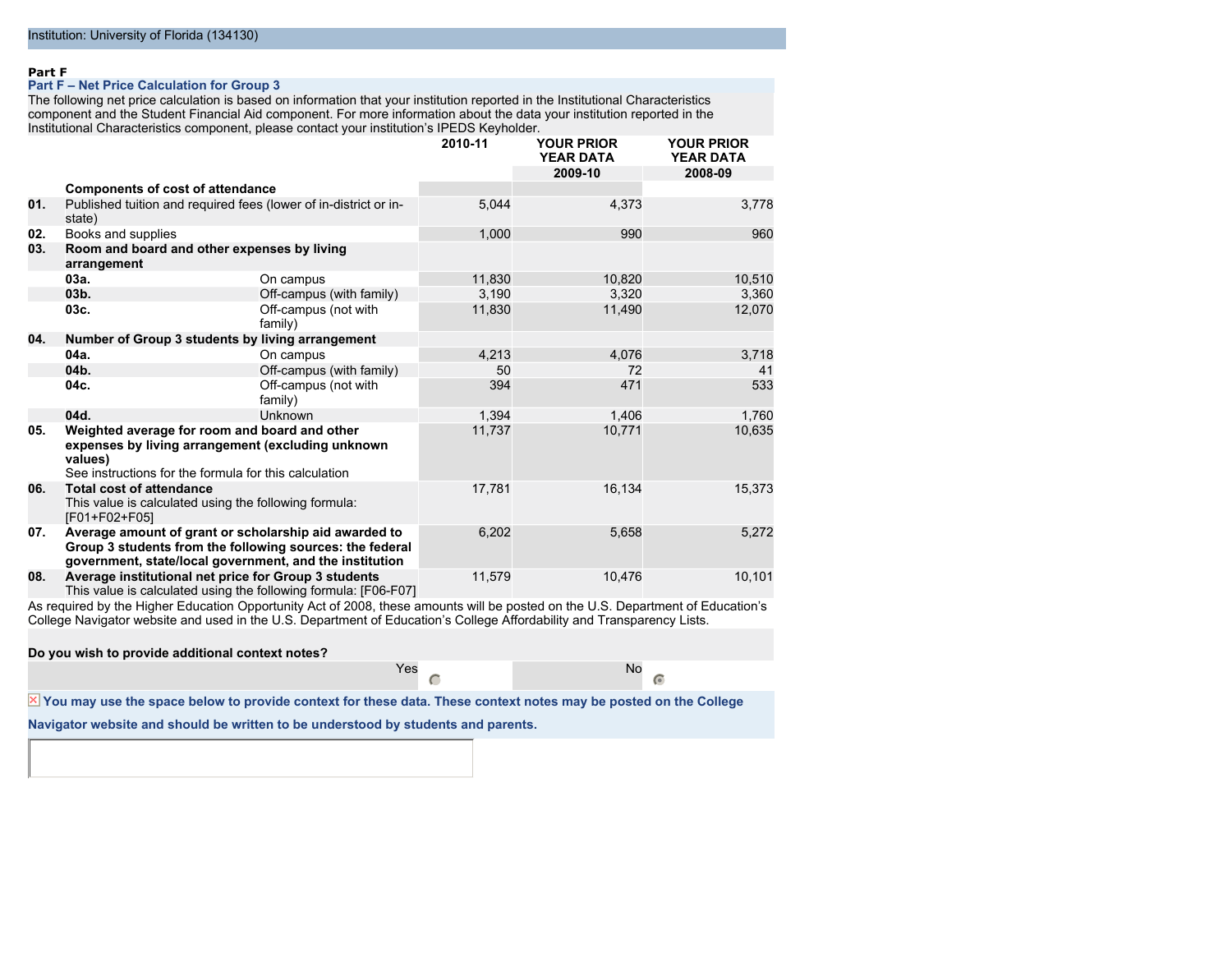#### **Part G**

## **Part G – Net Price Calculation for Group 4**

The following net price calculation is based on information that your institution reported in the Institutional Characteristics component and the Student Financial Aid component. For more information about the data your institution reported in the Institutional Characteristics component, please contact your institution's IPEDS Keyholder.

|     |                                                                                                                         |                                                                                                                                                                              | 2010-11  | <b>YOUR PRIOR</b><br><b>YEAR DATA</b> | <b>YOUR PRIOR</b><br><b>YEAR DATA</b> |
|-----|-------------------------------------------------------------------------------------------------------------------------|------------------------------------------------------------------------------------------------------------------------------------------------------------------------------|----------|---------------------------------------|---------------------------------------|
|     |                                                                                                                         |                                                                                                                                                                              |          | 2009-10                               | 2008-09                               |
|     | <b>Components of cost of attendance</b>                                                                                 |                                                                                                                                                                              |          |                                       |                                       |
| 01. |                                                                                                                         | Published tuition and required fees (lower of in-district or in-state)                                                                                                       | 5,044    | 4,373                                 | 3,778                                 |
| 02. | Books and supplies                                                                                                      |                                                                                                                                                                              | 1,000    | 990                                   | 960                                   |
| 03. |                                                                                                                         | Room and board and other expenses by living arrangement                                                                                                                      |          |                                       |                                       |
|     | 03a.                                                                                                                    | On campus                                                                                                                                                                    | 11,830   | 10,820                                | 10,510                                |
|     | 03 <sub>b</sub>                                                                                                         | Off-campus (with family)                                                                                                                                                     | 3,190    | 3,320                                 | 3,360                                 |
|     | 03c.                                                                                                                    | Off-campus (not with family)                                                                                                                                                 | 11,830   | 11,490                                | 12,070                                |
| 04. | Number of Group 4 students by living arrangement                                                                        |                                                                                                                                                                              |          |                                       |                                       |
|     | 04a.                                                                                                                    | On campus                                                                                                                                                                    | 2,409    | 2,268                                 | 1,900                                 |
|     | 04b.                                                                                                                    | Off-campus (with family)                                                                                                                                                     | 28       | 56                                    | 23                                    |
|     | 04c.                                                                                                                    | Off-campus (not with family)                                                                                                                                                 | 253      | 309                                   | 316                                   |
|     | 04d.                                                                                                                    | Unknown                                                                                                                                                                      | $\Omega$ | 3                                     | 2                                     |
| 05. | living arrangement (excluding unknown values)<br>See instructions for the formula for this calculation                  | Weighted average for room and board and other expenses by                                                                                                                    | 11,740   | 10,739                                | 10,657                                |
| 06. | Total cost of attendance by income level<br>This value is calculated using the following formula:<br>[G01+G02+G05]      |                                                                                                                                                                              | 17,784   | 16,102                                | 15,395                                |
| 07. |                                                                                                                         | Average amount of grant or scholarship aid awarded to<br>Group 4 students from the following sources: the federal<br>government, state/local government, and the institution | 9,426    | 8,387                                 | 7,895                                 |
|     | 07a.                                                                                                                    | \$0-30.000                                                                                                                                                                   | 14,006   | 12,811                                | 12,207                                |
|     | 07b.                                                                                                                    | \$30,001-48,000                                                                                                                                                              | 13,747   | 12,694                                | 12,047                                |
|     | 07c.                                                                                                                    | \$48,001-75,000                                                                                                                                                              | 13,326   | 11,947                                | 11,818                                |
|     | 07d.                                                                                                                    | \$75,001-110,000                                                                                                                                                             | 9,329    | 8,277                                 | 8,097                                 |
|     | 07e.                                                                                                                    | \$110,001 and more                                                                                                                                                           | 4,521    | 3,983                                 | 4,007                                 |
| 08. | Average institutional net price for Group 4 students<br>This value is calculated using the following formula: [G06-G07] |                                                                                                                                                                              |          |                                       |                                       |
|     | 08a.                                                                                                                    | \$0-30.000                                                                                                                                                                   | 3.778    | 3,291                                 | 3,188                                 |
|     | 08b.                                                                                                                    | \$30,001-48,000                                                                                                                                                              | 4,037    | 3,408                                 | 3,348                                 |
|     | 08c.                                                                                                                    | \$48,001-75,000                                                                                                                                                              | 4,458    | 4,155                                 | 3,577                                 |
|     | 08d.                                                                                                                    | \$75,001-110,000                                                                                                                                                             | 8,455    | 7,825                                 | 7,298                                 |
|     | 08e.                                                                                                                    | \$110,001 and more                                                                                                                                                           | 13,263   | 12,119                                | 11,388                                |

As required by the Higher Education Opportunity Act of 2008, these amounts will be posted on the U.S. Department of Education's College Navigator website.

**Do you wish to provide additional context notes?**

Yes No

 $\sqrt{2}$ 

 $\overline{X}$  You may use the space below to provide context for these data. These context notes may be posted on the College

**Navigator website and should be written to be understood by students and parents.**